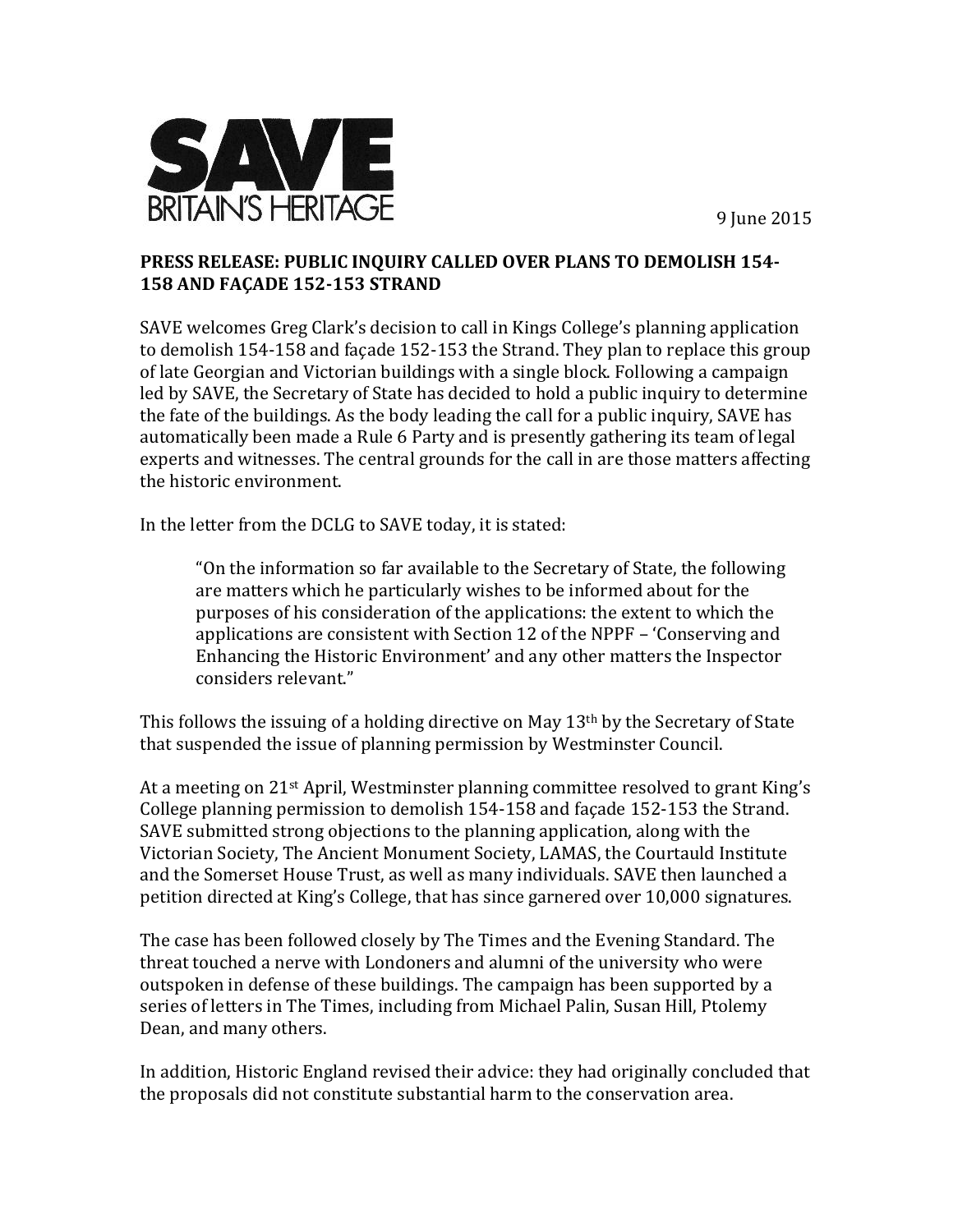However, following the public outcry, they reviewed their advice and concluded that the proposals did cause substantial harm. This decision was welcomed by SAVE.

The entire group of threatened buildings are in the Strand Conservation Area, while one of them is listed Grade II. The ones condemned for demolition are singled out in the Conservation Area Audit as Unlisted Buildings of Merit, which contribute to the character and appearance of the Conservation Area. This should, according to local planning policy, safeguard them from this kind of proposal.

**Clementine Cecil, SAVE Director** says: "We are delighted with this decision. SAVE considers that there is no need to demolish this charming group of historic buildings. With sensitive and imaginative treatment, these buildings will be an asset to both the university and the streetscape, that is shared with all Londoners. SAVE is working on an alternative scheme that illustrates the potential of these buildings. These are quintessential London buildings that Londoners love and identify strongly with."

For more information and images, please contact the SAVE Office on 0207 253 3500 or [office@savebritainsheritage.org,](mailto:office@savebritainsheritage.org) or Clem Cecil on 07968 003 595

## **Background**

152 - 158 Strand are buildings of great charm on one of London's most historic and central thoroughfares: the procession route from St Paul's Cathedral to Buckingham Palace. The existing buildings also provide the setting for the Grade I listed Somerset House and St Mary Le Strand.

They were originally part of a late-seventeenth/early-eighteenth century terrace, and are sited on their original narrow medieval burgage plots. The building frontages have been partially or fully re-fronted during the mid-nineteenth and early-twentieth century, but the majority of interior and rear walls relate to the eighteenth century.

The Strand has been the principal route between the economic centre of the City of London and the royal and political centre of Westminster for centuries. As these centres grew in the sixteenth and seventeenth centuries, the Strand became a commercial strip and significant landmark buildings and churches were established.

By the end of the nineteenth century, the Strand was renowned as an area for restaurants, public houses, music halls and theatres. As a result, the Strand has developed a variety of building and architectural styles, with its grand landmark buildings on the one hand, and an assortment of commercial building on narrow medieval plots on the other.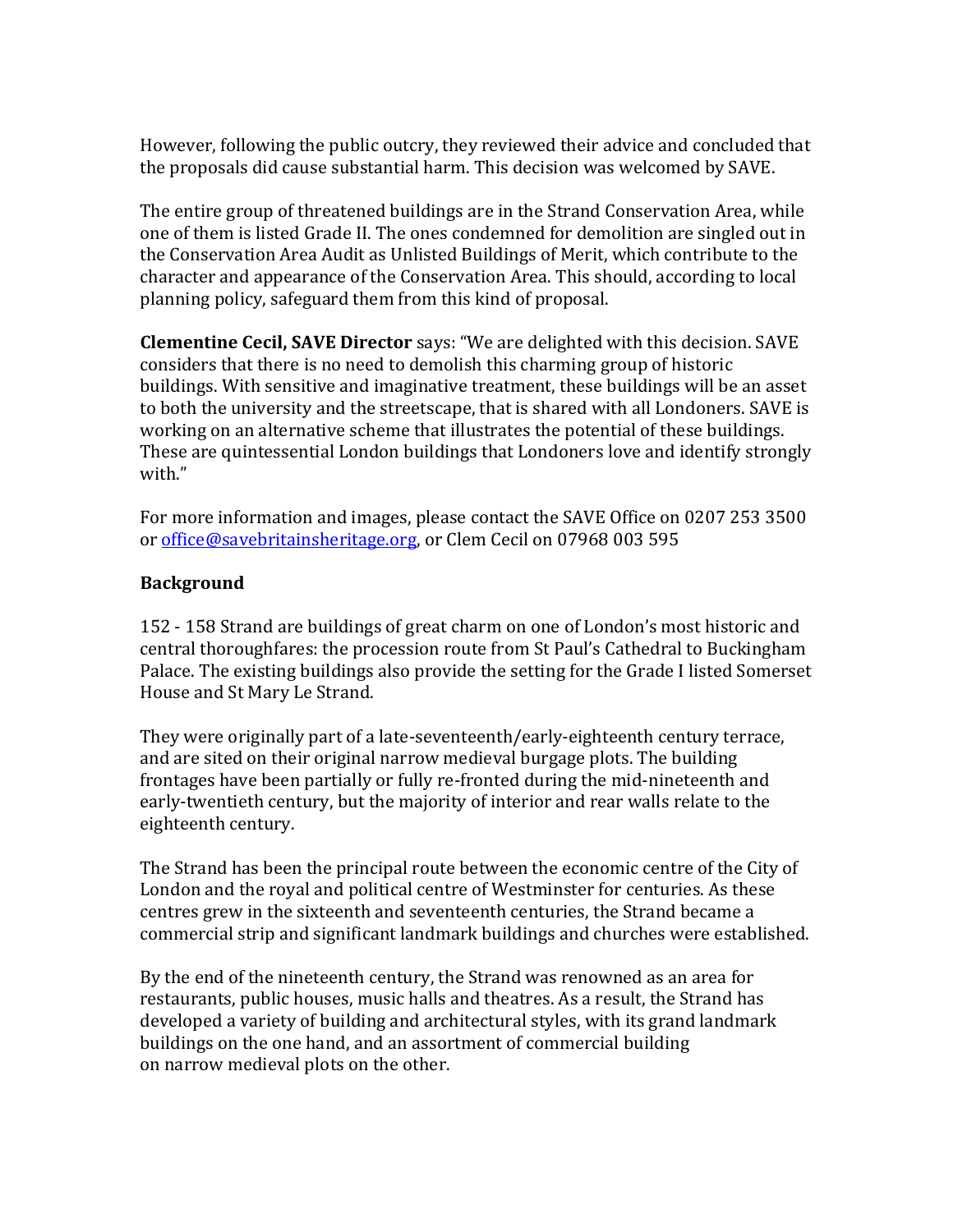The buildings at 152-158 Strand are tangible memories of the commercial businesses and occupiers of the buildings that were on the Strand for over 200 years. A variety of businesses occupied the buildings, including tailors, locksmiths, watch-makers, button-makers, umbrella-makers, architects, booksellers, tobacconists, photographers, shoe-sellers, confectioners, lamp manufacturers, estate agents and dentists. This variety and number are typical of these kinds of buildings on the Strand.



Although there was a high turnover of owners and leases of the buildings, some notable businesses occupied the buildings for decades – including Firman & Sons (military button-makers founded in 1656, one of the top 25 oldest companies in the world), Thresher & Glenny (founded in 1755 and one of the world's oldest surviving tailors), George & Walter Yonge (watchmakers, notable as being watchmakers for the King and the Lord High Admiral 1820-28), and Lyons café (a successful teashop chain, particularly in the 1930s).

The buildings at 152-158 not only typify the physical and historical character of the Strand Conservation Area, but also have significance for their association with the Grade I listed Somerset House and St Mary-le-Strand. The row of buildings, which is mirrored on the southwest side of Somerset House by a similar row, provides an authentic sense of how Somerset House and St Mary le Strand church fitted into an eighteenth century streetscape. Historical paintings and photographs of these